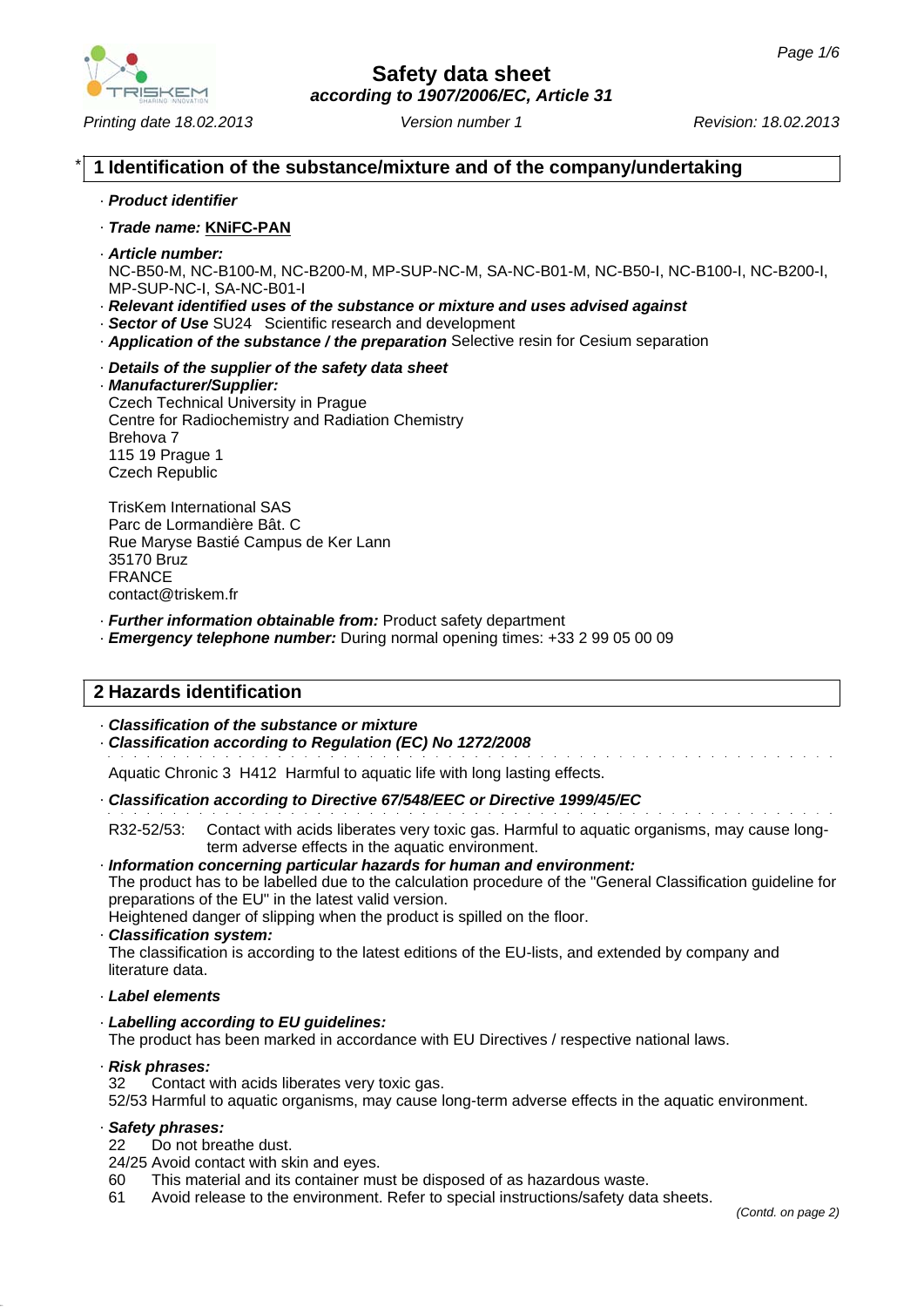#### *Trade name:* **KNiFC-PAN**

· *Other hazards*

- · *Results of PBT and vPvB assessment*
- · *PBT:* Not applicable.
- · *vPvB:* Not applicable.

### **3 Composition/information on ingredients**

· *Chemical characterization: Mixtures*

· *Description:* Mixture of substances listed below with nonhazardous additions.

· *Dangerous components:* KNIFCN R32-52/53

50-100%

Aquatic Chronic 3, H412

· *Additional information:* For the wording of the listed risk phrases refer to section 16.

## **4 First aid measures**

- · *Description of first aid measures*
- · *After inhalation:* Supply fresh air; consult doctor in case of complaints.
- · *After skin contact:* Generally the product does not irritate the skin.
- · *After eye contact:* Rinse opened eye for several minutes under running water.
- · *After swallowing:* If symptoms persist consult doctor.
- · *Information for doctor:*
- · *Most important symptoms and effects, both acute and delayed* No further relevant information available.
- · *Indication of any immediate medical attention and special treatment needed* No further relevant information available.

# **5 Firefighting measures**

- · *Extinguishing media*
- · *Suitable extinguishing agents:*
- CO2, powder or water spray. Fight larger fires with water spray or alcohol resistant foam.
- · *Special hazards arising from the substance or mixture* No further relevant information available.
- · *Advice for firefighters*
- · *Protective equipment:* Mouth respiratory protective device. Wear self-contained respiratory protective device. Wear fully protective suit.

# **6 Accidental release measures**

- · *Personal precautions, protective equipment and emergency procedures* Mount respiratory protective device. Particular danger of slipping on leaked/spilled product.
- · *Environmental precautions:* Inform respective authorities in case of seepage into water course or sewage system. Do not allow to enter sewers/ surface or ground water.
- · *Methods and material for containment and cleaning up:* Absorb liquid components with liquid-binding material. Pick up mechanically.
- · *Reference to other sections* See Section 7 for information on safe handling.



*(Contd. of page 1)*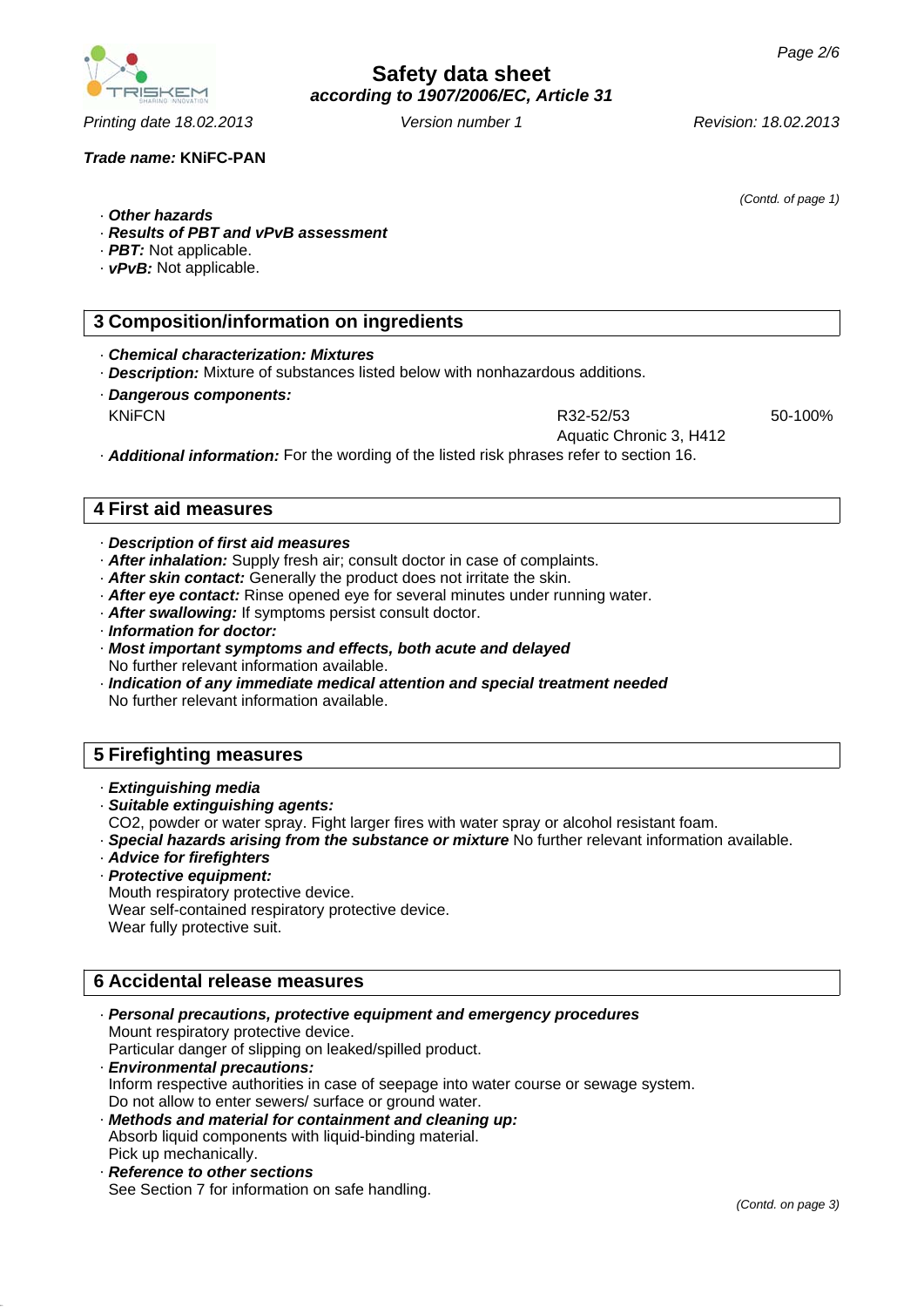

# **Safety data sheet** *according to 1907/2006/EC, Article 31*

*(Contd. of page 2)*

#### *Trade name:* **KNiFC-PAN**

See Section 8 for information on personal protection equipment. See Section 13 for disposal information.

# **7 Handling and storage**

#### · *Handling:*

· *Precautions for safe handling* Prevent formation of dust.

Provide suction extractors if dust is formed.

- · *Information about fire and explosion protection:* No special measures required.
- · *Conditions for safe storage, including any incompatibilities*
- · *Storage:*
- · *Requirements to be met by storerooms and receptacles:* No special requirements.
- · *Information about storage in one common storage facility:* Do not store together with acids.
- · *Further information about storage conditions:* Protect from exposure to the light. Do not let the resin dry
- · *Specific end use(s)* Advised temperature of use: 20-25°C Resin wetted wit 4% minimum (w:w) with deionised water

# **8 Exposure controls/personal protection**

- · *Additional information about design of technical facilities:* No further data; see item 7.
- · *Control parameters*
- · *Ingredients with limit values that require monitoring at the workplace:* The product does not contain any relevant quantities of materials with critical values that have to be monitored at the workplace.
- · *Additional information:* The lists valid during the making were used as basis.
- · *Exposure controls*
- · *Personal protective equipment:*
- · *General protective and hygienic measures:* Wash hands before breaks and at the end of work. Do not eat, drink, smoke or sniff while working.
- · *Respiratory protection:* Suitable respiratory protective device recommended.
- · *Protection of hands:*



Protective gloves

The glove material has to be impermeable and resistant to the product/ the substance/ the preparation. Selection of the glove material on consideration of the penetration times, rates of diffusion and the degradation

· *Material of gloves*

The selection of the suitable gloves does not only depend on the material, but also on further marks of quality and varies from manufacturer to manufacturer.

#### · *Penetration time of glove material*

The exact break through time has to be found out by the manufacturer of the protective gloves and has to be observed.

*(Contd. on page 4)*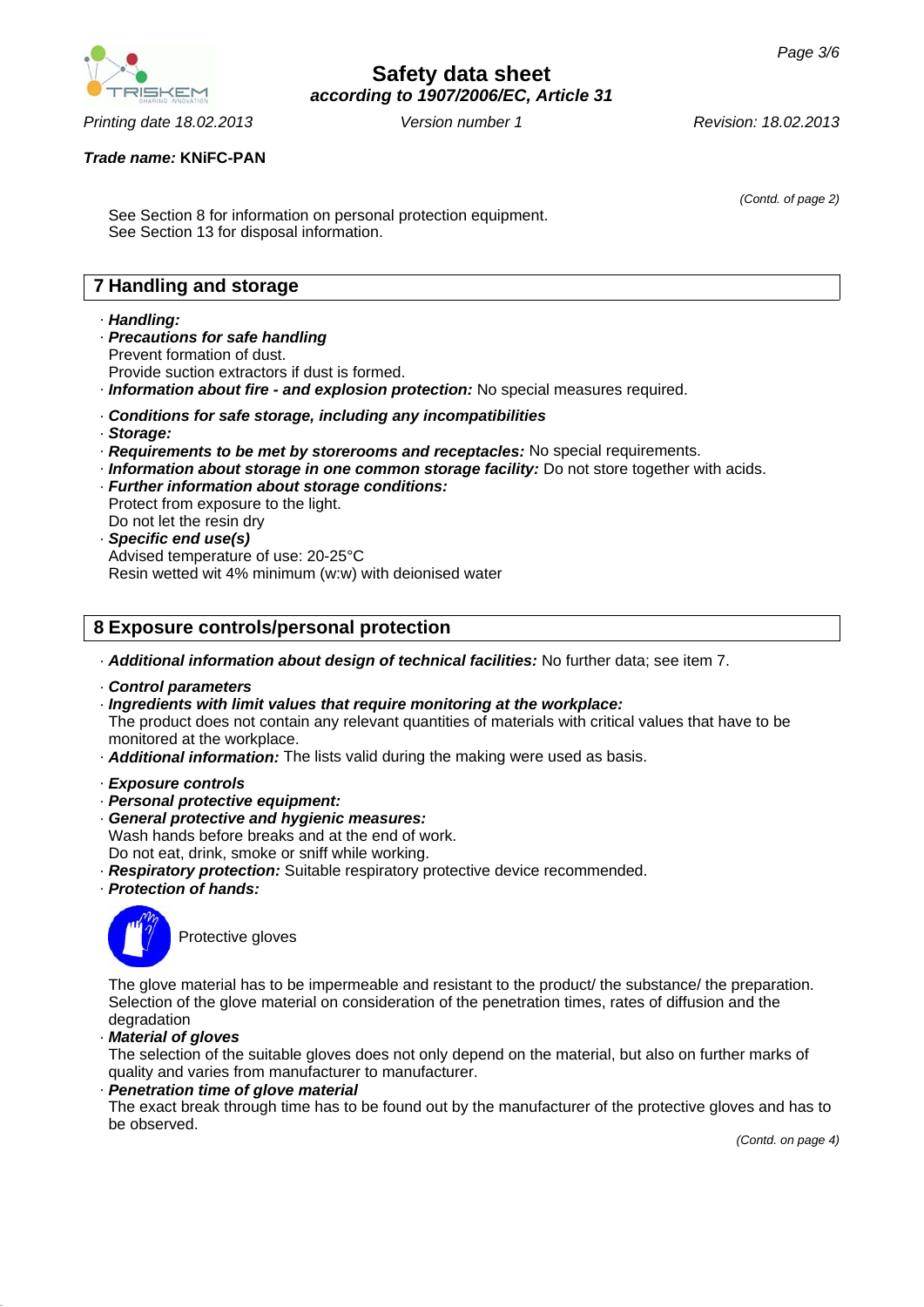**NEKEM** 

*Printing date 18.02.2013 Revision: 18.02.2013 Version number 1*

### *Trade name:* **KNiFC-PAN**

**Safety data sheet** *according to 1907/2006/EC, Article 31*

*(Contd. of page 3)*



| 9 Physical and chemical properties                                                                                           |                                                                                  |  |
|------------------------------------------------------------------------------------------------------------------------------|----------------------------------------------------------------------------------|--|
| · Information on basic physical and chemical properties<br>· General Information<br>· Appearance:<br>Form:<br><b>Colour:</b> | Powder<br><b>Brown</b>                                                           |  |
| · Odour:                                                                                                                     | Odourless                                                                        |  |
| Odour threshold:<br>· pH-value at 20°C:                                                                                      | Not determined.<br>7                                                             |  |
| · Change in condition                                                                                                        |                                                                                  |  |
| <b>Melting point/Melting range:</b><br><b>Boiling point/Boiling range:</b>                                                   | Undetermined.<br>Undetermined.                                                   |  |
| · Flash point:                                                                                                               | Not applicable.                                                                  |  |
| · Flammability (solid, gaseous):                                                                                             | Not determined.                                                                  |  |
| · Ignition temperature:                                                                                                      |                                                                                  |  |
| <b>Decomposition temperature:</b>                                                                                            | Not determined.                                                                  |  |
| · Self-igniting:                                                                                                             | Product is not selfigniting.                                                     |  |
| · Danger of explosion:                                                                                                       | Product does not present an explosion hazard.                                    |  |
| · Explosion limits:<br>Lower:<br><b>Upper:</b>                                                                               | Not determined.<br>Not determined.                                               |  |
| · Vapour pressure:                                                                                                           | Not applicable.                                                                  |  |
| Density at 20°C:<br>· Relative density<br>· Vapour density<br>· Evaporation rate                                             | $0.2$ g/cm <sup>3</sup><br>Not determined.<br>Not applicable.<br>Not applicable. |  |
| · Solubility in / Miscibility with                                                                                           |                                                                                  |  |
| water:<br>· Particle size                                                                                                    | Insoluble.<br>M: 100-600 µm<br>$\ln 300 - 800 \mu m$                             |  |
| · Segregation coefficient (n-octanol/water): Not determined.                                                                 |                                                                                  |  |
| · Viscosity:<br>Dynamic:<br><b>Kinematic:</b><br><b>Organic solvents:</b>                                                    | Not applicable.<br>Not applicable.<br>0.0%                                       |  |
| <b>Solids content:</b><br>Other information                                                                                  | 100.0%<br>No further relevant information available.                             |  |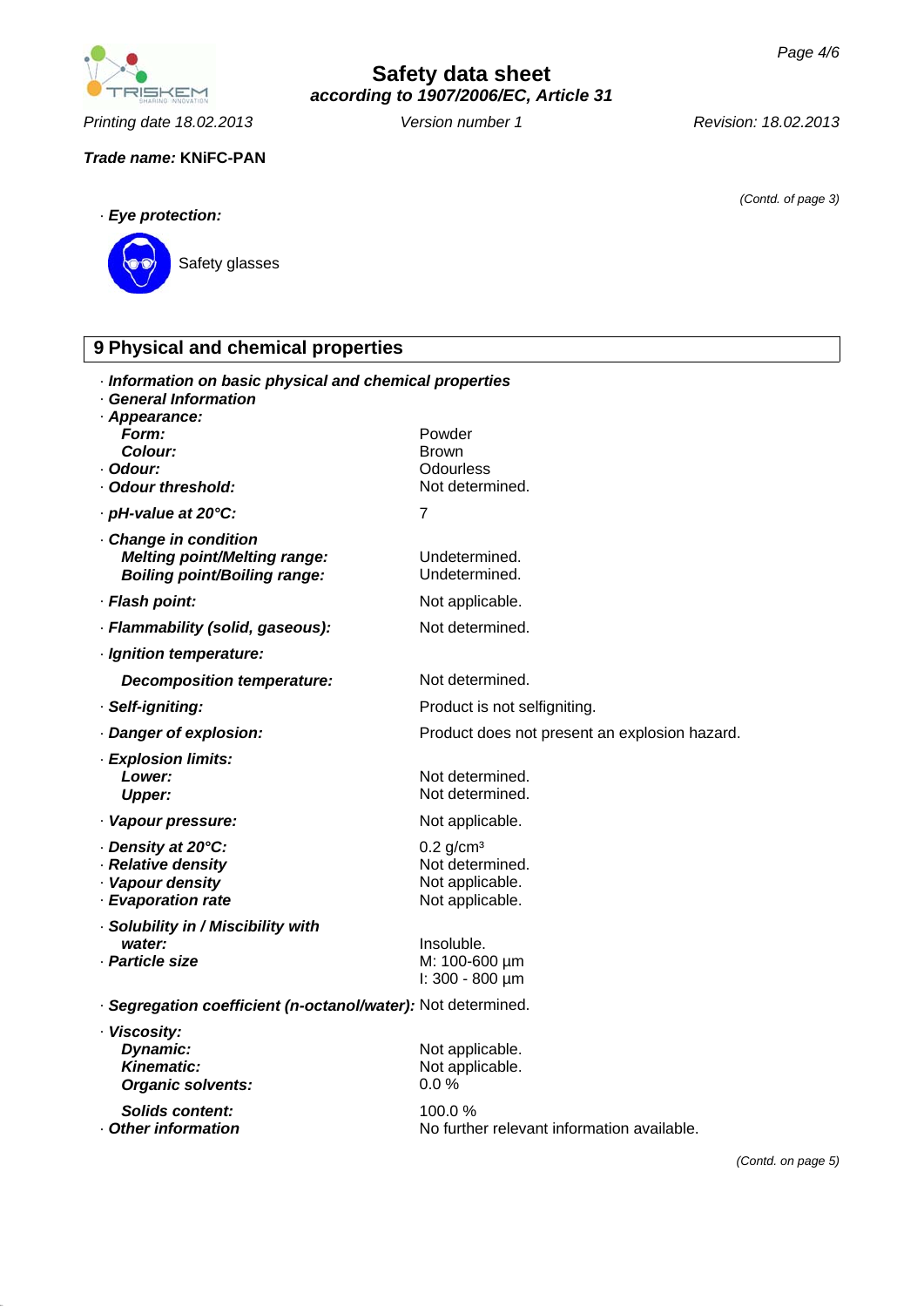

*Trade name:* **KNiFC-PAN**

*(Contd. of page 4)*

# **10 Stability and reactivity**

- · *Reactivity*
- · *Chemical stability*
- · *Thermal decomposition / conditions to be avoided:* No decomposition if used according to specifications.
- · *Possibility of hazardous reactions* Reacts with strong oxidizing agents. Reacts with flammable substances. Toxic fumes may be released if heated above the decomposition point.
- · *Conditions to avoid* No further relevant information available.
- · *Incompatible materials:* No further relevant information available.
- · *Hazardous decomposition products:* Carbon monoxide and carbon dioxide Nitrogen oxides (NOx)

# **11 Toxicological information**

- · *Information on toxicological effects*
- · *Acute toxicity:*
- · *LD/LC50 values relevant for classification:* **KNiFCN**
- Oral LD50 3613 mg/kg (rat)
- · *Primary irritant effect:*
- · *on the skin:* No irritant effect.
- · *on the eye:* No irritating effect.
- · *Sensitization:* No sensitizing effects known.

# **12 Ecological information**

- · *Toxicity*
- · *Aquatic toxicity:*

#### **KNiFCN**

EC50 32 mg/l (daphnia)

- · *Persistence and degradability* No further relevant information available.
- · *Behaviour in environmental systems:*
- · *Bioaccumulative potential* No further relevant information available.
- · *Mobility in soil* No further relevant information available.
- · *Ecotoxical effects:*
- · *Remark:* Harmful to fish
- · *Additional ecological information:*
- · *General notes:*

Water hazard class 1 (German Regulation) (Self-assessment): slightly hazardous for water Do not allow undiluted product or large quantities of it to reach ground water, water course or sewage system.

- Harmful to aquatic organisms
- · *Results of PBT and vPvB assessment*
- · *PBT:* Not applicable.
- · *vPvB:* Not applicable.